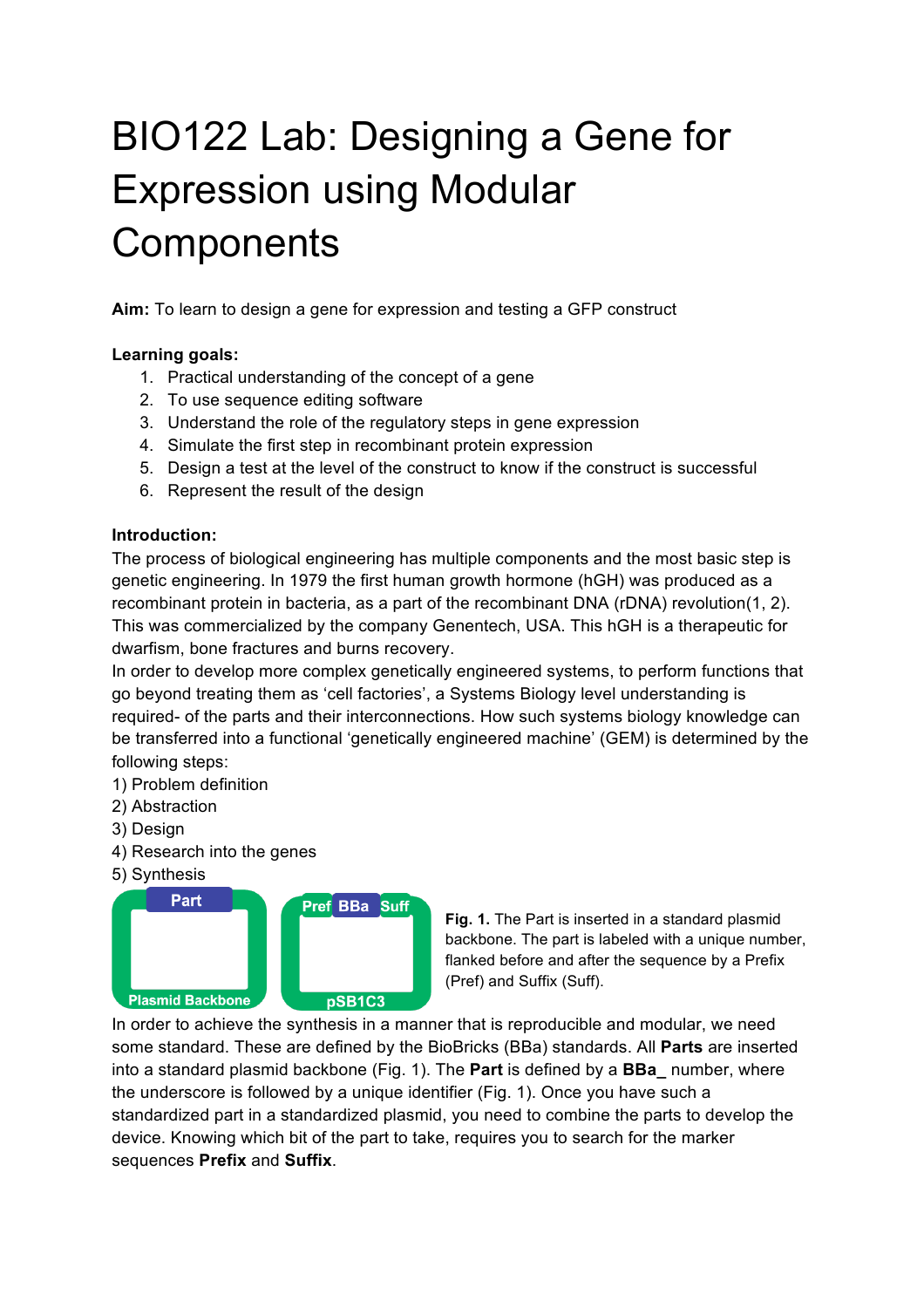Prefix (Pref) is the part pre-ceding the PART of interest and suffix (Suff) the part following it as seen in **Table 1**.

| S.No. | Part name | Condition                              |                              |
|-------|-----------|----------------------------------------|------------------------------|
|       | Pref      | Prefix, if the part starts with<br>ATG | 5' GAATTCGCGGCCGCTTCTAG '3   |
|       | Pref      | Prefix for all other parts             | 5' GAATTCGCGGCCGCTTCTAGAG '3 |
|       | Suff      | Suffix for all parts                   | 5' TACTAGTAGCGGCCGCTGCAG '3  |

Table 1. The prefix and suffix sequences to look for in the BioBricks<sup>1</sup>.

In order to make a construct with no pre-existing sequence in the BioBricks repository, you will need to amplify the gene using PCR primers. Designing PCR primers is based on approximately 15 base pair complementary regions to the template DNA. Primer-BLAST<sup>2</sup> is an online program that can allow such design.

To use this program, you need to use a FASTA format for the sequence of interest. FASTA is a text-based format for representing either nucleotide sequences (5' to 3') or peptide sequence (N to C terminal). Here, nucleotides or amino acids are represented using singleletter codes. The format may be preceded by comments and names of the sequences. Table 2. The nucleotide single letter codes taken from NCBI Learning Center<sup>3</sup>

| Single Letter Codes for Nucleotides |                    |                      |              |                |  |  |  |  |
|-------------------------------------|--------------------|----------------------|--------------|----------------|--|--|--|--|
|                                     | Code               | Acceptable by        | Treated as   |                |  |  |  |  |
| Nucleotide(s)                       |                    | makeblastdb/formatdb | <b>BLAST</b> | (in alignment) |  |  |  |  |
| $\mathbf{A}$                        | A                  | $+$                  | $+$          | $\mathbf{A}$   |  |  |  |  |
| $\mathcal{C}$                       | $\mathcal{C}$      | $+$                  | $+$          | $\mathcal{C}$  |  |  |  |  |
| G                                   | G                  | $+$                  | $+$          | G              |  |  |  |  |
| $\mathbf T$                         | T                  | $+$                  | $+$          | $\mathbf T$    |  |  |  |  |
| $\mathbf U$                         | $\mathbf U$        | $+$                  | $+$          | T              |  |  |  |  |
| A, C                                | M (amino)          |                      | $+$          | $\mathbf N$    |  |  |  |  |
| A, G                                | R (purine)         |                      | $+$          | $\mathbf N$    |  |  |  |  |
| A, T                                | W (weak)           |                      | $+$          | $\mathbf N$    |  |  |  |  |
| C, G                                | S (strong)         |                      | $+$          | $\mathbf N$    |  |  |  |  |
| C, T                                | Y (pyrimidine)     |                      | $+$          | $\mathbf N$    |  |  |  |  |
| G, T                                | K (keto)           |                      | $+$          | $\mathbf N$    |  |  |  |  |
| A, C, G                             | $V$ (not T)        |                      | $+$          | $\mathbf N$    |  |  |  |  |
| A, C, T                             | $H$ (not $G$ )     |                      | $+$          | $\mathbf N$    |  |  |  |  |
| A,G,T                               | $D$ (not $C$ )     |                      | $+$          | $\mathbf N$    |  |  |  |  |
| C,G,T                               | $B$ (not A)        |                      | $+$          | $\mathbf N$    |  |  |  |  |
| A, C, G, T                          | N (any nucleotide) | $+$                  | $+$          | $\overline{N}$ |  |  |  |  |

Single Letter Codes for Nucleotides

1<br>1 http://parts.igem.org/Help:Prefix-Suffix

 $\mathbf{r}$ 

<sup>2</sup> https://www.ncbi.nlm.nih.gov/tools/primer-blast/

<sup>3</sup> https://www.ncbi.nlm.nih.gov/staff/tao/tools/tool\_lettercode.html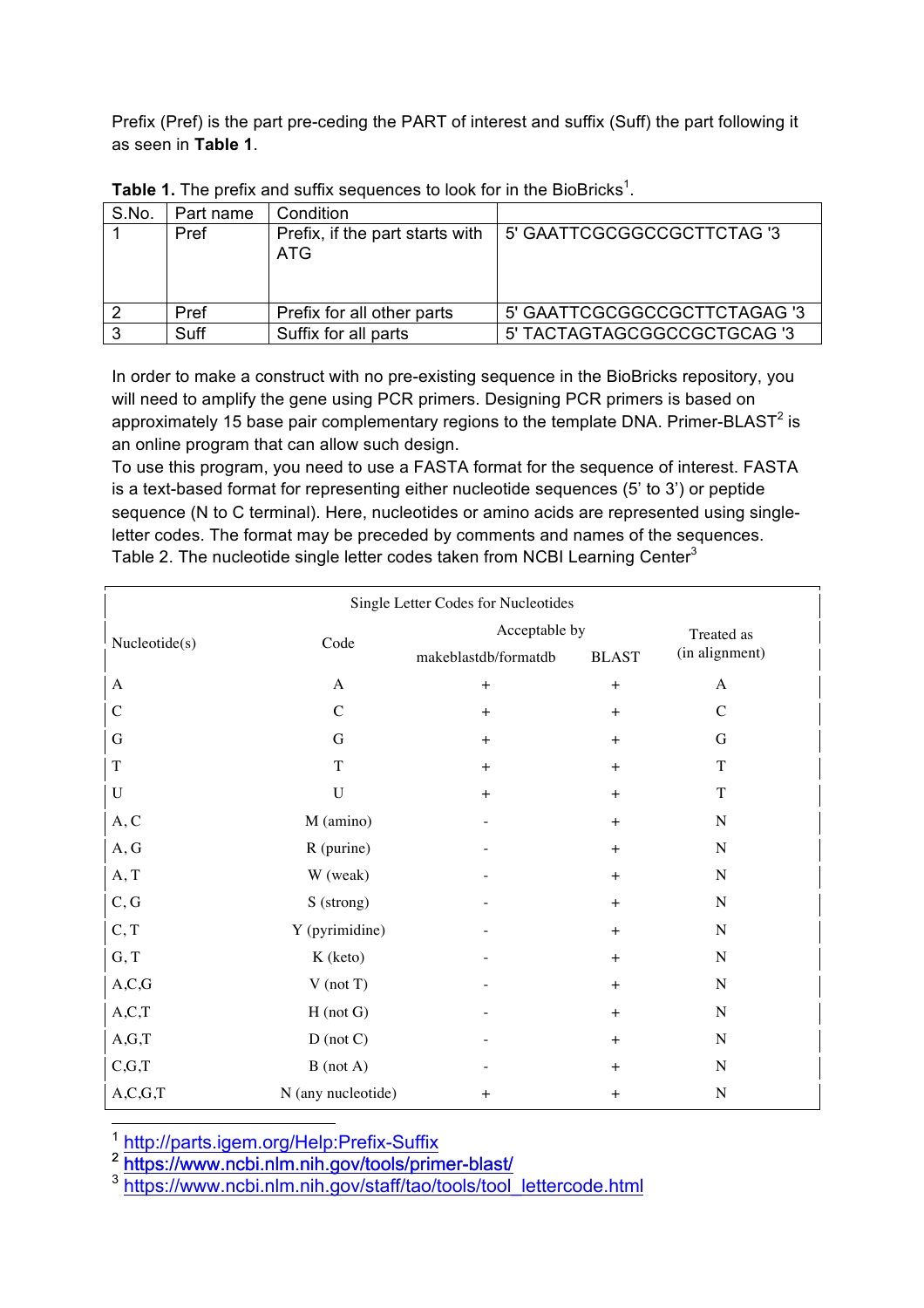Proteins are written in single letter amino-acid notations as seen in Table 3.

|                                  | 1-letter 3-letter description |
|----------------------------------|-------------------------------|
| Ala                              | Alanine                       |
| Arg                              | Arginine                      |
| Asn                              | Asparagine                    |
| Asp                              | Aspartic acid                 |
| $\mathbf{C}\mathbf{y}\mathbf{s}$ | Cysteine                      |
| Gln                              | Glutamine                     |
| Glu                              | Glutamic acid                 |
| Gly                              | Glycine                       |
| <b>His</b>                       | Histidine                     |
| <b>I</b> le                      | Isoleucine                    |
| Leu                              | Leucine                       |
| Lys                              | Lysine                        |
| Met                              | Methionine                    |
| Phe                              | Phenylalanine                 |
| Pro                              | Proline                       |
| Ser                              | Serine                        |
| Thr                              | Threonine                     |
| Trp                              | Tryptophan                    |
| Tyr                              | Tyrosine                      |
| Val                              | Valine                        |
| Asx                              | Aspartic acid or Asparagine   |
| Glx                              | Glutamine or Glutamic acid    |
| Xaa                              | Any amino acid                |
|                                  |                               |

|  | Table 3. The single letter amino acid code. |  |  |  |  |  |  |
|--|---------------------------------------------|--|--|--|--|--|--|
|--|---------------------------------------------|--|--|--|--|--|--|

# **Materials**

1. APE: a plasmid editor program

2. pSB1A3 (Amp selection) http://parts.igem.org/Part:pSB1A3

3. lacP promoter sequence (BBa\_R0010) inside a pSB1C3 backbone http://parts.igem.org/Part:BBa\_R0010

4. rbs + GFPmut3 + ter1 + ter2 sequence allows us to include a 'functional' version of the sequence for translation (BBa\_I13504) http://parts.igem.org/Part:BBa\_I13504

# **Procedure**

- 1. You are provided two plasmids, in the pSB1C3 backbone with a chloramphenicol resistance marker containing GFP and a lac promoter.
- 2. Note where the prefix, suffix and enzyme cutting sites are located based on the plasmid map provided for pSB1C3 from http://parts.igem.org/Part:pSB1C3
- 3. The rbs + GFPmut3 + ter1 + ter2 sequence allows us to include a 'functional' version of the sequence for translation (BBa\_I13504) http://parts.igem.org/Part:BBa\_I13504
- 4. The lacP promoter sequence (BBa\_R0010) has been put inside a pSB1C3 backbone http://parts.igem.org/Part:BBa\_R0010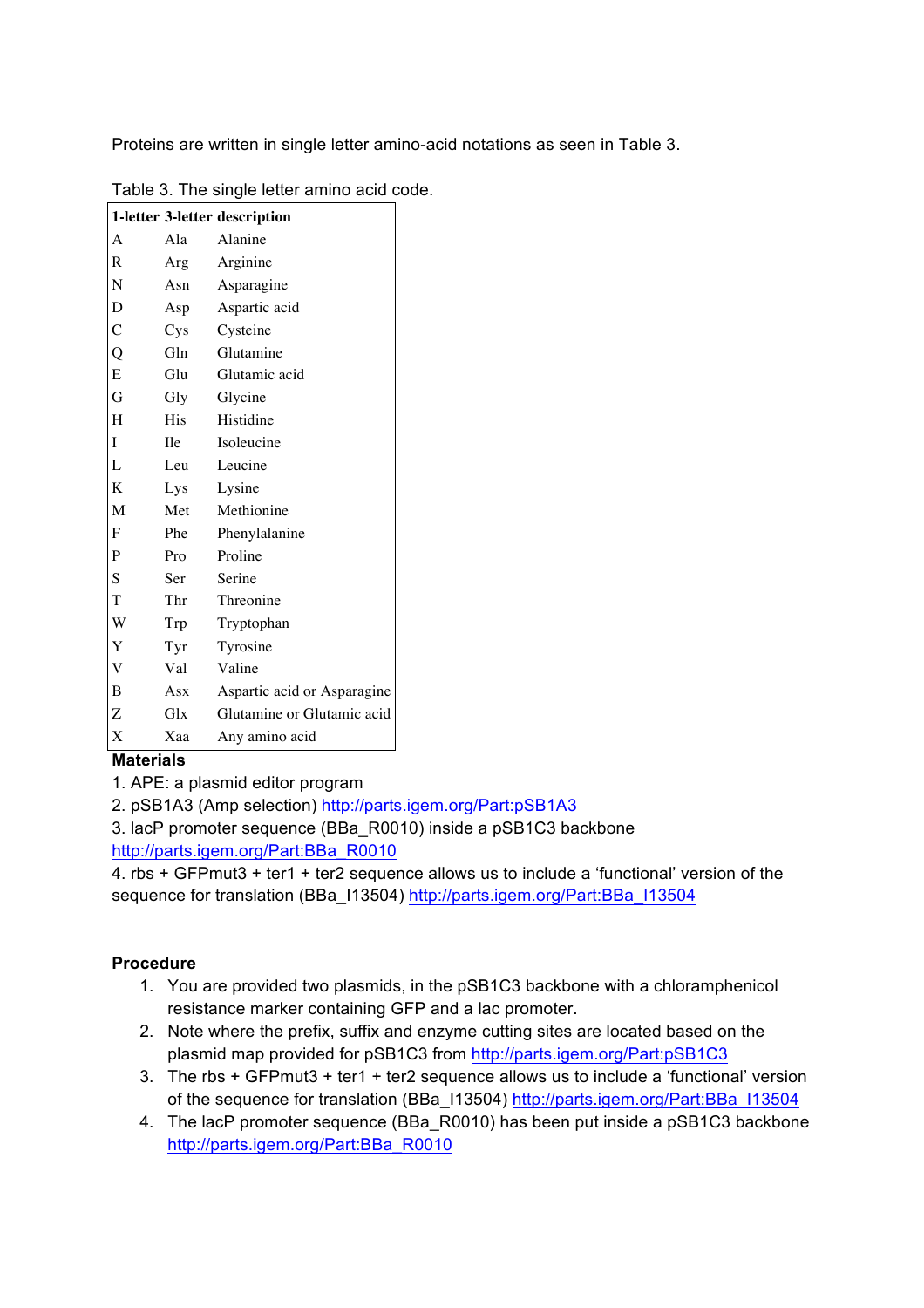- 5. Simulate the cutting of the sequences of the two plasmids by EX and SP by copy pasting the sequence corresponding to the restriction enzyme sites.
- 6. Copy paste these two sequences into a third file and save.
- 7. Copy paste this lac promoter  $+$  rbs  $+$  GFPmut3  $+$  ter1  $+$  ter2 sequence into the backbone. Use the backbone pSB1A3 (Amp selection) http://parts.igem.org/Part:pSB1A3

## **RECORD KEEPING:**

In your lab-notebooks note the following:

- **1.** The size of the 3 plasmids
- **2.** The schematic of the cloning strategy (i.e. draw the 3 plasmids you started with, the enzymes you digested them with virtually, the ligation reaction, planned transformation and selection.
- **3.** Sketch a representative figure of the DNA digest (in APE "Enzyme Selection" --> "Digest")
- **4.** Note the sequence of the transcriptional terminator in your construct.
- **5.** How the transcriptional terminator function?



**Fig. 2.** The codon table

#### **Resources:**

- 1. Gene at PubMed, NIH USA https://www.ncbi.nlm.nih.gov/gene/ [Gene integrates information from a wide range of species. A record may include nomenclature, Reference Sequences (RefSeqs), maps, pathways, variations, phenotypes, and links to genome-, phenotype-, and locus-specific resources worldwide.]
- 2. Molecular Biology of the Gene by James Watson et al.
- 3. Molecular Biology of the Cell by Bruce Alberts et al.
- 4. BioBuilder: A textbook and resource for synthetic biology
- 5. Codon usage database http://www.kazusa.or.jp/codon/